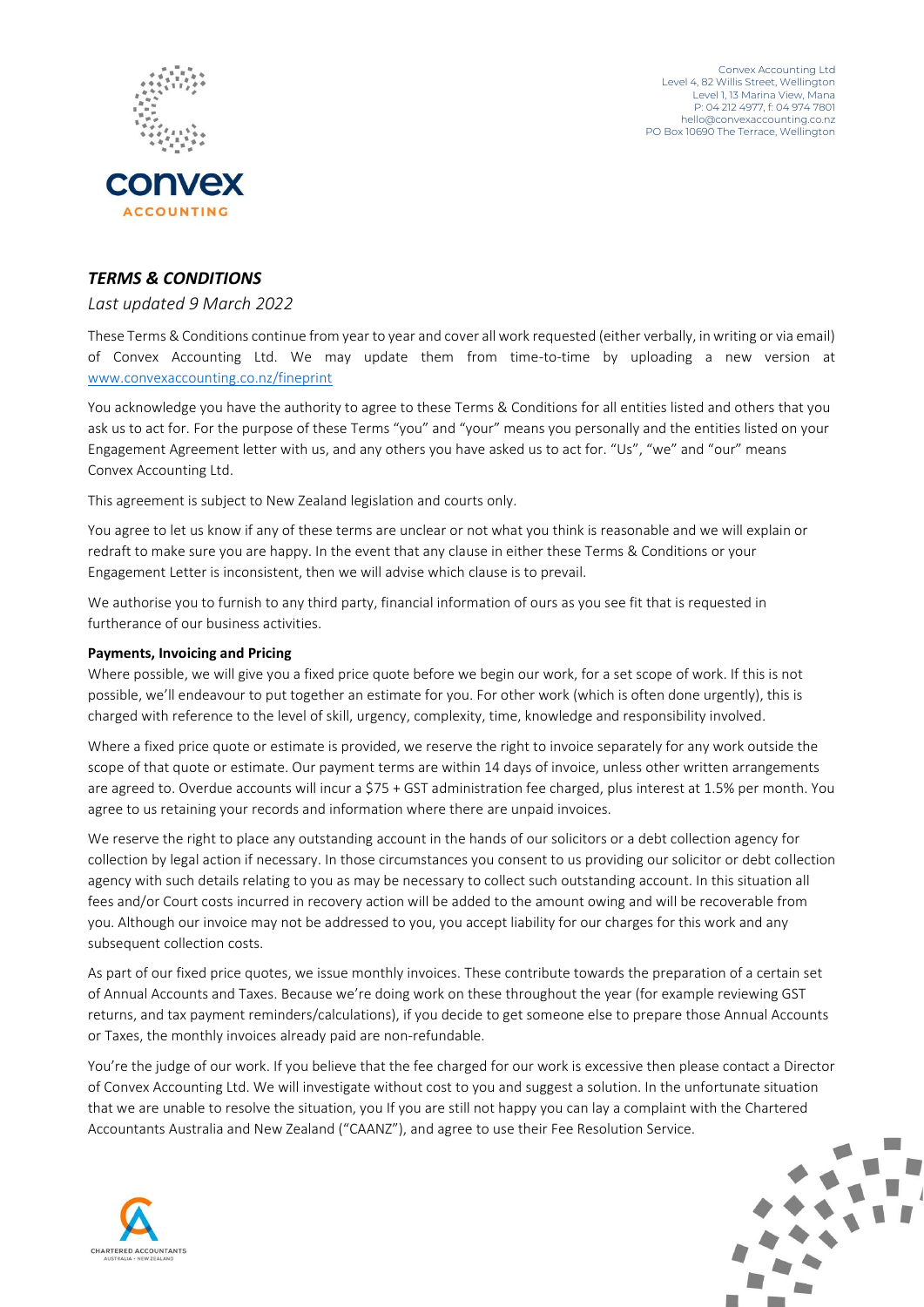



### Period of Engagement

Our work commences on the day the Engagement Agreement is signed. We will not be held liable for any of your affairs prior to that date. The scope of our work is as per our Engagement Agreement, however we will happily assist with anything outside the scope of our Engagement Agreement when requested in writing.

#### Technology & Strategic Partners

We're 100% paperless and store all records electronically. We use external servers and 3rd party providers. We endeavour to use providers who maintain best-practice security. All records are stored for the minimum legal period, then destroyed. Any physical records will be scanned, and the physical records destroyed. We receive rebates from some of our technology partners like Xero. This supports us in promoting their services.

#### Liability

Our work is intended solely for your benefit and solely at your request. We do not accept responsibility to any other party for advice resulting from our work, or decisions based on that work, or accept any responsibility on any grounds, including liability in negligence. No one should rely on the financial statements without having an audit conducted, nor should they rely on any forecasts of future profits, cash flows or financial positions which we can in no way guarantee or otherwise warrant that results will be achieved.

Our work is based on our understanding of current taxation laws at the time of performing that work. Our advice is not binding on the Inland Revenue Department and we cannot guarantee they will adopt the same opinion as us. We will not update our work for any future legislative, judicial or Inland Revenue policy changes. Therefore, we accept no responsibility for different outcomes arising from such changes, or from the Inland Revenue Department disagreeing with our opinions on taxation interpretation.

Our aggregate liability, to you or third parties, is limited to five times our fees paid in aggregate in the previous 12 months. We will not be liable for any loss of profits, indirect or consequential or exemplary losses suffered or incurred by you. We will not be liable if you breach any of the terms in these Terms & Conditions, or in our Engagement Agreement. We will only be liable where you formally commence a claim against us within two years of you reasonably being aware of the potential for loss.

You will only look to Convex Accounting Ltd or to our insurer to satisfy our obligations or liabilities to you. None of our employees, contractors, Directors or shareholders ("Persons") will be personally liable to you and you will not commence action against any of these Persons. This clause is for the benefit of, and enforceable by, those Persons for the purposes of the Contracts (Privity) Act 1982.

#### Compilation Services

All compilation services will be performed in accordance with CAANZ's Service Engagement Standard No. 2.

Where required by legislation or requested by you, annual accounts will be prepared in accordance with generally accepted accounting practice in New Zealand. Where the format of accounts is not dictated by legislation, we will prepare annual accounts in compliance with the minimum requirements of the Tax Administration (Financial Statements) Order 2014. If applicable annual accounts will also be prepared in accordance with the CAANZ Special Purpose Financial Reporting Framework for use by For-Profit Entities. We will also provide additional information that we believe will be useful to the users of the financial statements. Periodic accounts for management are not governed by legislation and will be prepared on the basis requested by management.

A compilation report will be attached to all financial statements that include a Statement of Financial Position. An example of a typical report, not specific to your circumstances, is:

#### *Compilation Report to the Directors/Trustees of the Entity*

*Scope: On the basis of information provided and in accordance with Service Engagement Standard 2 Compilation of Financial Information, we have compiled the financial statements of Entity for the year ended 31 March 201X. These statements have been prepared in accordance with the accounting policies described in the Notes to these financial statements.*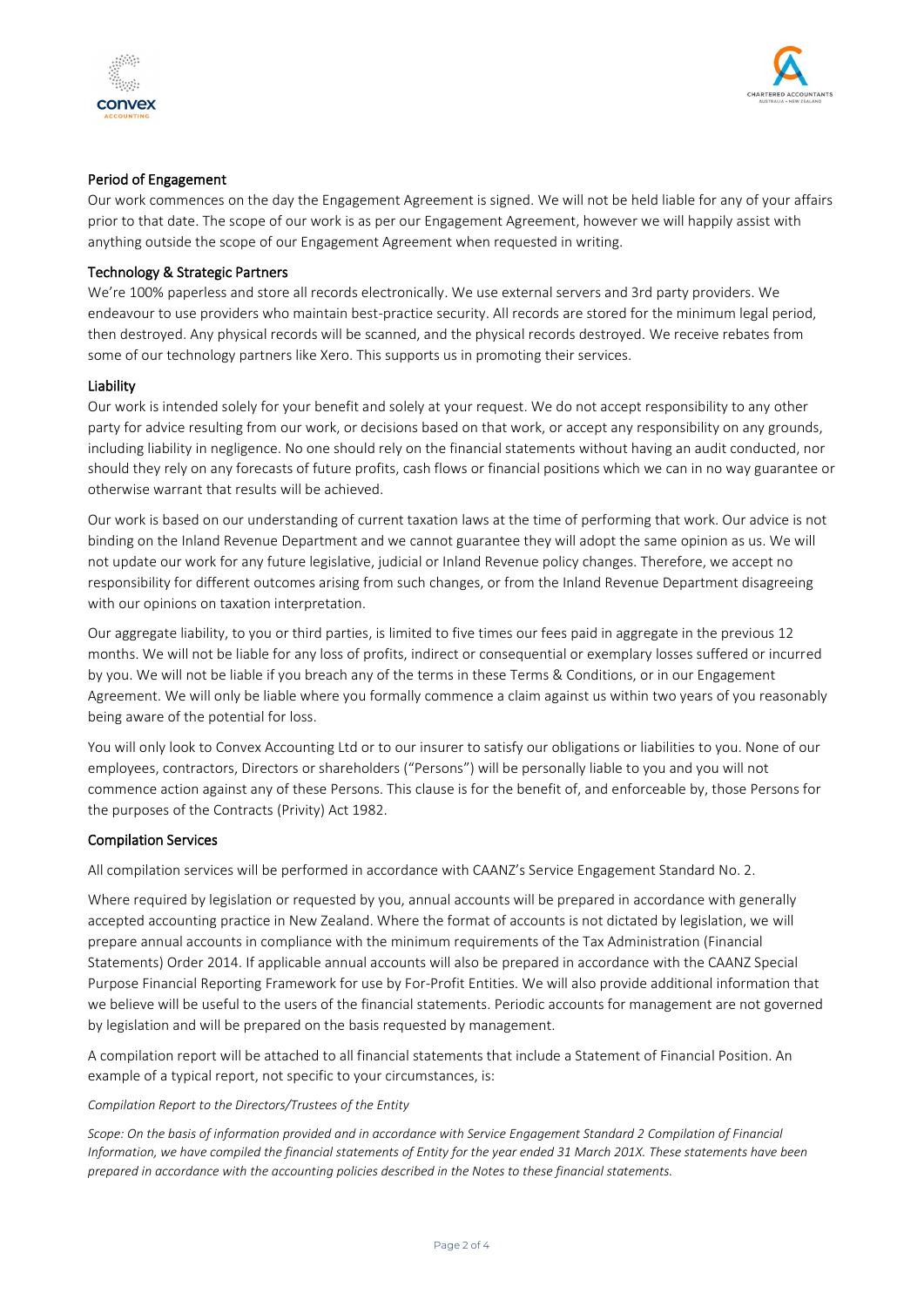



*Responsibilities: The Directors are solely responsible for the information contained in the financial statements and have determined that the Special Purpose Reporting Framework used is appropriate to meet your needs and for the purpose that the financial statements were prepared. The financial statements were prepared exclusively for your benefit. We do not accept responsibility to any other person for the contents of the financial statements.* 

*No Audit or Review Engagement Undertaken: Our procedures use accounting expertise to undertake the compilation of the financial statements from information you provided. Our procedures do not include verification or validation procedures. No audit or review engagement has been performed and accordingly no assurance is expressed.* 

*Independence: We have no involvement with Entity other than for the preparation of financial statements and management reports and offering advice based on the financial information provided.* 

*Disclaimer: We have compiled these financial statements based on information provided which has not been subject to an audit or review engagement. Accordingly, we do not accept any responsibility for the reliability, accuracy or completeness of the compiled financial information contained in the financial statements. Nor do we accept any liability of any kind whatsoever, including liability by reason of negligence, to any person for losses incurred as a result of placing reliance on these financial statements.*

#### We all have a job to do

It goes without saying, but both We and You have a job to do.

We agree to:

- Follow the rules and guidelines, including the Code of Ethics and Professional Engagement Standards of CAANZ.
- Maintain the confidentiality of your information, subject to and with the exception of where we're required or requested to make certain disclosures legal requirements such as under the Anti-Money Laundering and Countering Financing of Terrorism Act 2009; requests for information from other service providers that you have engaged; peer reviews as required by CAANZ; practice reviews conducted by CAANZ; or where we're required to pass information onto public authorities or governance under the non-compliance with laws and regulations (NOCLAR) standard.
- Take instruction from you or others who by reason of their role or normal practice can be regarded as acting with your authority, for example your spouse, directors, trustees, CFO or manager, unless advised otherwise.
- Advise you of any potential conflict of interest we identify and work with you to determine a solution. This may involve you or another party needing to seek independent advice. Acting for others in your industry is not normally a conflict of interest.
- In the sad event you move on we will handover electronic copies of your records. This may be delayed where there are outstanding fees. We maintain ownership of all workpapers, checklists and other records created by us while working with you.
- Uphold your rights under the Privacy Act 2020. We may collect personal information about you and those associated with you as part of our services. You have the right to access and correct that personal information. We may use the information to send you communications or offer services which we consider may benefit you.

#### You agree to:

- Reimburse us for expenses incurred on your behalf such as Companies Office charges or your Xero subscription.
- Acknowledge that advice or opinions we provide are not binding on the Inland Revenue Department or other regulatory bodies.
- Rely only on our finalised advice, not on verbal, draft or interim advice or reports.
- Maintain tax non-disclosure rights by not providing Inland Revenue or third parties copies of our advice without first obtaining professional assistance.
- Be responsible for the safety of our people and indemnify us for any costs we incur in relation to health and safety and accident compensation legislation resulting from events that occur on your premises.
- Read and understand the work we present you with, and if you don't understand it you agree to let us know
- Respond to any requests we make of you in a reasonable period of time (a maximum of 3 days) you accept that we won't continually chase you in relation to our requests, and acknowledge that the quality of our work may be reduced by delays in us receiving information from you.